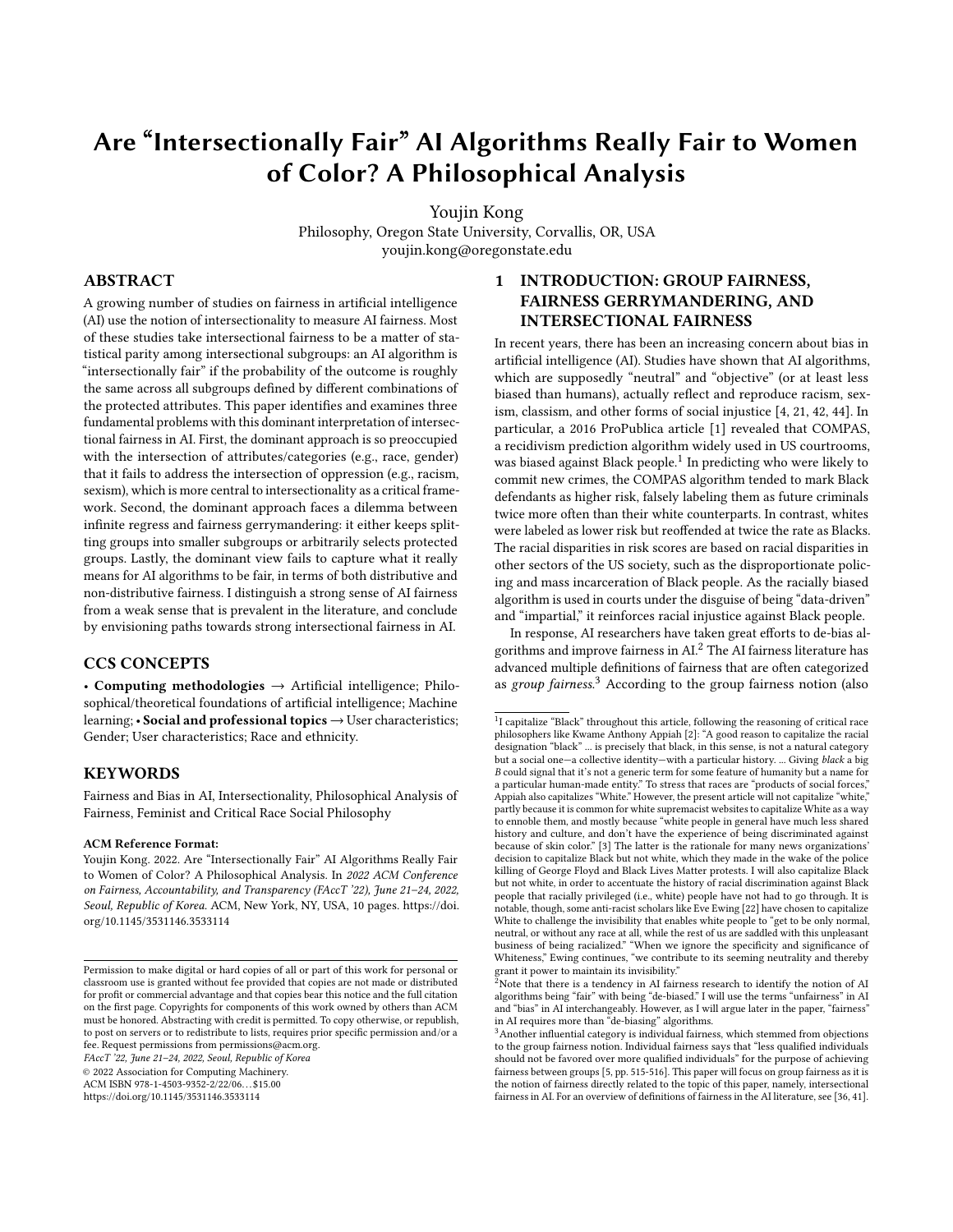known as statistical fairness), fairness is defined as the equality of a statistical measure between "protected" (marginalized) and "unprotected" (privileged) groups. For example, a recidivism prediction algorithm is "fair" with respect to race, if the probability for Black defendants to be classified as future criminals is approximately the same as that for white defendants. This fairness standard, which seeks equality of the likelihood of positive outcomes, is called "statistical parity" or "demographic parity." Another group fairness standard seeks parity of error rates (such as false positive rates) between groups. If the rate of Black defendants to be mistaken as future criminals is the same as that of white defendants, the algorithm is "fair." In both standards, the key idea of group fairness is to "treat different groups equally." It appeals to the moral intuition that there should be no discrimination against certain groups based on their race, gender, class, and other identity categories [\[5,](#page-8-6) [32,](#page-9-5) [36\]](#page-9-3).

One problem of the group fairness notion is that it is "only suited to a limited number of coarse-grained, prescribed protected groups" [\[5,](#page-8-6) p. 515]. Critics note that group fairness measures take only a single attribute (e.g., race) into account, and thus fail to consider subgroups defined by an intersecting combination of attributes (e.g., race and gender). Buolamwini and Gebru's groundbreaking work [\[6\]](#page-8-7) drew attention to this problem of intersectional bias in AI. They found that major face recognition algorithms provided by Microsoft, IBM, and Face++ performed better on recognizing men than recognizing women (gender discrimination), better on people with lighter skin tones than people with darker skin tones (racial discrimination), and yielded the worst accuracy on women with darker skin tones (intersection of gender and racial discrimination). The error rates for Black women ranged from 20.8 – 34.7%, which were much higher than those for white men (0.0 to 0.3%), white women (1.7 – 7.1%), and Black men (0.7 – 12.0%).

It is noteworthy that the algorithms performed much worse on Black women, even compared to white women and Black men. Although not as accurate as recognizing white men, the algorithms did an acceptable job recognizing white women and Black men, especially when the error rates for the respective groups were as low as 1.7% and 0.7%. Yet for Black women, no algorithm did a decent job: all algorithms failed to recognize about 3 out of 10 Black female faces.<sup>[4](#page-1-0)</sup> As Kimberlé Crenshaw [\[14\]](#page-8-8) famously noted, the particular form of discrimination that Black women experience at the intersection of racism and sexism is "greater than the sum" of racism experienced by Black men and sexism experienced by white women.

Kearns and colleagues [\[32\]](#page-9-5) coined the term "fairness gerrymandering" to explain this kind of intersectional unfairness in AI. The term refers to cases where the algorithm meets the fairness standard on each individual group but is unfair on their intersectional subgroups. The following toy example illustrates fairness gerrymandering:

"Imagine a setting with two binary features, corresponding to race (say black and white) and gender (say male and female) ... Consider a classifier that labels an example positive if and only if it corresponds to a black man, or a white woman. Then the classifier will appear to be equitable when one considers either protected attribute alone, in the sense that it labels both men and women as positive 50% of the time, and labels both black and white individuals as positive 50% of the time. But if one looks at any conjunction of the two attributes (such as black women), then it is apparent that the classifier maximally violates the statistical parity fairness constraint." [\[32,](#page-9-5) p. 1]

In sum, Kearns et al as well as Buolamwini and Gebru highlight the limitation of the single-axis approach adopted by group fairness measures. Insofar as AI fairness research analyzes bias only along the axis of race or that of gender, it cannot adequately address intersectional bias experienced by Black women and other women of color. Feminist data scientists and information studies scholars thus have called for intersectional approaches to AI fairness [\[9,](#page-8-10) [13,](#page-8-11) [16,](#page-8-12) [28\]](#page-9-7). Their efforts have contributed to an emerging interest in intersectional fairness within non-explicitly feminist research as well. Several studies suggested technical solutions to fairness gerrymandering [\[27,](#page-9-8) [32,](#page-9-5) [34,](#page-9-9) [59\]](#page-9-10), and a growing number of articles directly employ the concept of intersectionality for analyzing unfairness and improving fairness in AI [\[23,](#page-9-11) [31,](#page-9-12) [40,](#page-9-13) [50,](#page-9-14) [56,](#page-9-15) [57\]](#page-9-16).

Although the gradual move away from single-axis approaches towards intersectional approaches is a positive development, the current ways that AI fairness research uses the notion of intersectionality entails problems. This paper critically analyzes the dominant interpretation of intersectional fairness in AI, and thereby aims to contribute to the efforts to build fairer AI algorithms. To this end, the following section starts by clarifying what the dominant view of intersectional fairness is. In section 3, I examine problems with the dominant approach. I argue that it misinterprets what intersectionality is and what fairness is, and thus fails to reach its original goals of rectifying intersectional bias in AI and creating fairer algorithms. Section 4 concludes by outlining ways forward for intersectional AI fairness research.

# 2 DOMINANT INTERPRETATION OF INTERSECTIONAL FAIRNESS: PARITY AMONG SUBGROUPS

Most studies in computer science that use intersectionality as a framework for measuring fairness take "intersectional fairness" to be a matter of ensuring statistical equality across subgroups. In their oft-cited work, Kearns and colleagues [\[32\]](#page-9-5) propose what they call "rich subgroup fairness" as a solution to intersectional unfairness in AI. They argue to extend group fairness measures to "exponentially (or infinitely) many subgroups." This proposal is based on the recognition that group fairness notions that protect only one attribute (e.g., race) fail to address the intersection of multiple attributes (e.g., race and gender). Kearns et al contend that statistical measures such as rates to be classified or misclassified as  $x$  should be equalized not only between, e.g., Blacks and whites, but across, e.g., Black women, Black men, white women, and white men.

<span id="page-1-0"></span><sup>&</sup>lt;sup>4</sup>In this paper. I use the terms "female/male" and "women/men" interchangeably. This is by no means to say that one's sex assigned at birth and their gender identity always correspond. Instead, this is to highlight "the continuous and dynamic relationships between biology, behavior, and social structures." [\[17\]](#page-8-9) In the discussion of AI fairness, it is especially hard to separate sex (biological) from gender (social) and vice versa, as illustrated by face recognition algorithms that detect one's biophysical characteristics and classify their gender. In this regard, the use of the terms "female/male" and "women/men" in this paper is in line with van Anders's [\[55\]](#page-9-6) neologism "gender/sex," which encompasses both gender and sex, as well as interactions between gender and sex.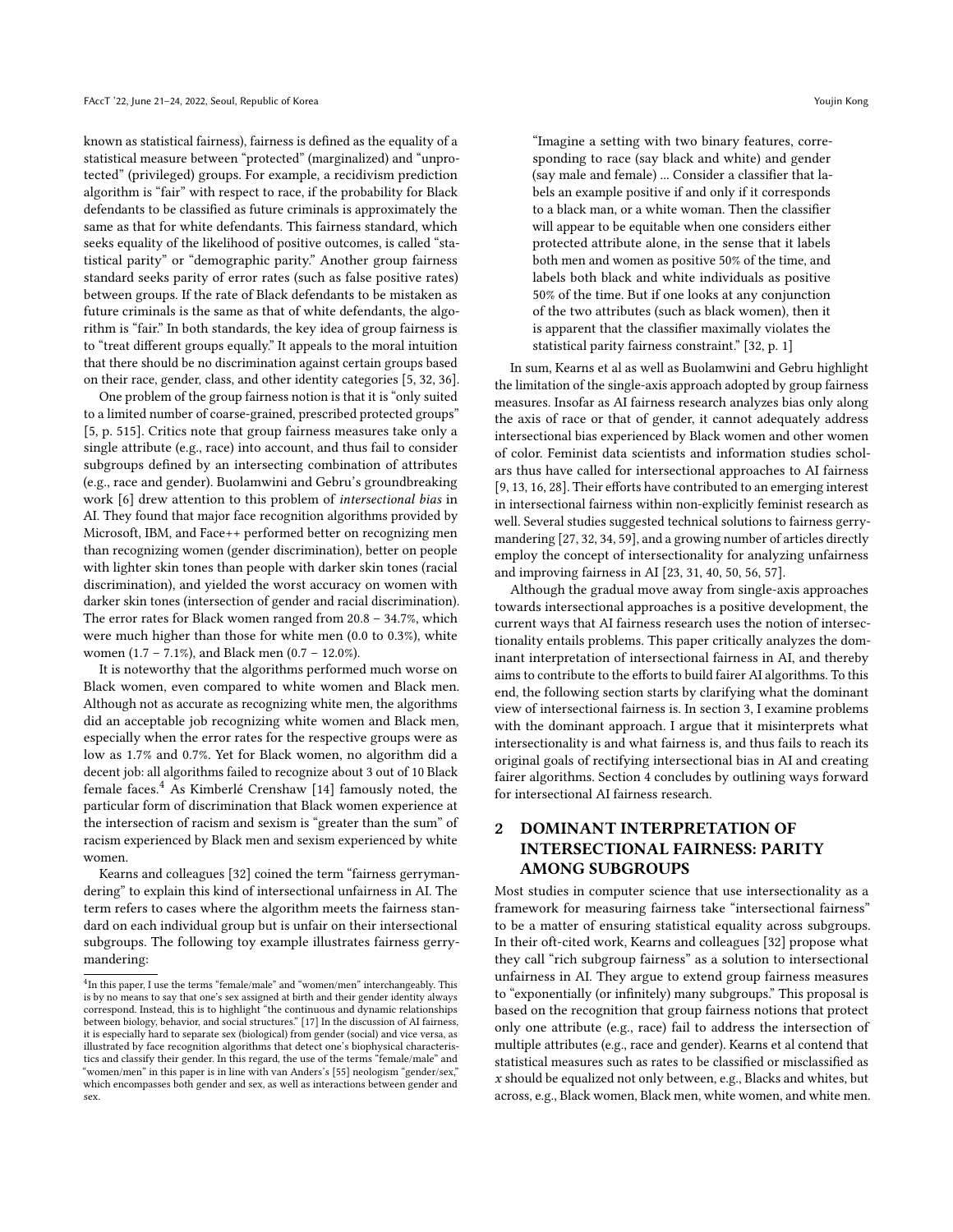If there are  $n$  binary protected attributes in measuring fairness, the number of intersectional subgroups that need to be considered is 2 n . This way, group fairness measures are to be implemented over an exponentially large collection of subgroups.

Foulds and colleagues [\[23\]](#page-9-11) advance a similar notion of intersectional fairness. They refer to the so-called "four-fifths rule" [\[54\]](#page-9-17) used as a guideline to enforce Title VII of the Civil Rights Act of 1964. The rule states that there is legal evidence of adverse impact if the selection rate for an underrepresented race, sex, or ethnic group is less than four-fifths of the rate for the most represented group. That is, the rule demands that the probability of (for example) women getting hired by an employer is no less than 80% of the probability of men getting hired. Foulds et al propose to apply this rule to multiple intersectional categories: "regardless of the combination of protected attributes, the probabilities of the outcomes [from an intersectionally fair mechanism] will be similar ... For example, the probability of being given a loan would be similar regardless of a protected group's intersecting combination of gender, race, and nationality." [\[23,](#page-9-11) p. 5] In like manner, researchers seek intersectional fairness in AI by requiring statistical measures of their choice to be met on overlapping subgroups of the protected group [\[27,](#page-9-8) [34\]](#page-9-9).

In short, the dominant approach to intersectional fairness in the computer science literature can be put as follows:

DEFINITION 1. (intersectional fairness - PA). An AI algorithm is intersectionally fair if it achieves parity of a statistical measure (e.g., 1.1, 1.2) among intersectional subgroups that are defined by different combinations of the protected attributes.

For example, a loan approval algorithm is intersectionally fair with respect to gender, race, and nationality:

1.1 (statistical parity). if the probability of getting a loan is roughly the same across all subgroups defined by cross-cutting categories (e.g., women/men  $\times$  Black/white  $\times$  non-US/US = 8 subgroups); or

1.2 (equal false negative rates). if the rate for, e.g., Black women with non-US citizenship who have the ability to repay their loan are falsely denied a loan is roughly the same as the rate for other intersectional groups, such as white men with non-US citizenship and Black women with the US citizenship.

I will call this dominant view of intersectional fairness "PA," which stands for its two keywords: "parity" and "attributes." Unless otherwise specified, I will discuss the first sub-type of PA that demands equal probabilities of outcomes across the board (1.1 statistical parity), as it is one of the most common fairness measures used in the literature.

# 3 THREE PROBLEMS WITH THE DOMINANT INTERPRETATION

In this section, I identify and analyze three problems with PA: (1) an overemphasis on intersections of protected attributes, (2) an infinite regress and a reinscription of fairness gerrymandering, and (3) a narrow understanding of fairness as equal distribution.

## 3.1 Splitting subgroups along the line of identity categories

First, PA is so preoccupied with the intersection of identity categories (e.g., race, gender, and disability) that it fails to address the intersection of oppression (e.g., racism, sexism, and ableism), which is more central to intersectionality as a critical framework. In PA, intersectionality is seen a matter of splitting a group into finer subgroups along the lines of identity categories, or as AI researchers call them, "protected attributes." This view of is clearly expressed by Foulds and Pan, when they contend that one can mitigate intersectional bias in AI by "simply defining more fine-grained protected groups, e.g., designating Black women as protected" [\[24,](#page-9-18) p. 65]. They note that Kearns et al [\[32\]](#page-9-5) and Foulds et al [\[23\]](#page-9-11), the works examined above as examples of PA, successfully improve fairness by "enforc[ing] parity for groups at the intersection of the protected attributes." [\[24,](#page-9-18) p. 65] In other words, the path to intersectional fairness starts with combining multiple categories to define smaller subgroups so that one can apply fairness measures to all of the subgroups.

This is, however, a narrow interpretation of intersectionality, if not a misinterpretation. Intersectionality pertains not merely to identity categories but also and more to structural oppression. Structural analyses have characterized intersectionality since its inception, as noted by Collins and Bilge [\[11\]](#page-8-13). The Combahee River Collective Statement in 1977 [\[12\]](#page-8-14), one of the early works that prompted the development of intersectional feminisms, pointed out that the "major systems of oppression"—racial, sexual, heterosexual, and class oppression—were "interlocking" to create the conditions of the lives of Black women. The same goes for today's discussion on what intersectionality is. While there is no one universal definition of intersectionality, feminist philosophers and theorists widely agree that "intersectionality's raison d'être lies in its attentiveness to power relations and social inequalities." [\[10,](#page-8-15) p. 3] Cho, Crenshaw, and McCall elaborate on the centrality of power in intersectionality as follows:

> "[W]hat makes an analysis intersectional is not its use of the term "intersectionality" ... [but] its adoption of an intersectional way of thinking about the problem of sameness and difference and its relation to power. This framing—conceiving of categories not as distinct but as always permeated by other categories, fluid and changing, always in the process of creating and being created by dynamics of power—emphasizes what intersectionality does rather than what intersectionality is. ... [I]ntersectionality helps reveal how power works in diffuse and differentiated ways through the creation and deployment of overlapping identity categories." [\[8,](#page-8-16) pp. 795, 797, emphasis added]

This is not to say that AI fairness research should abandon the language of identity, category, or attribute altogether. This is to say that identity should be examined in its relationship to power, rather than as an independent, self-sufficient unit of analysis in a vacuum. Black women are oppressed not because they have intersecting identities of "Black" and "women" per se, but because these identities are shaped by and lived in the intersecting structure of racism and sexism.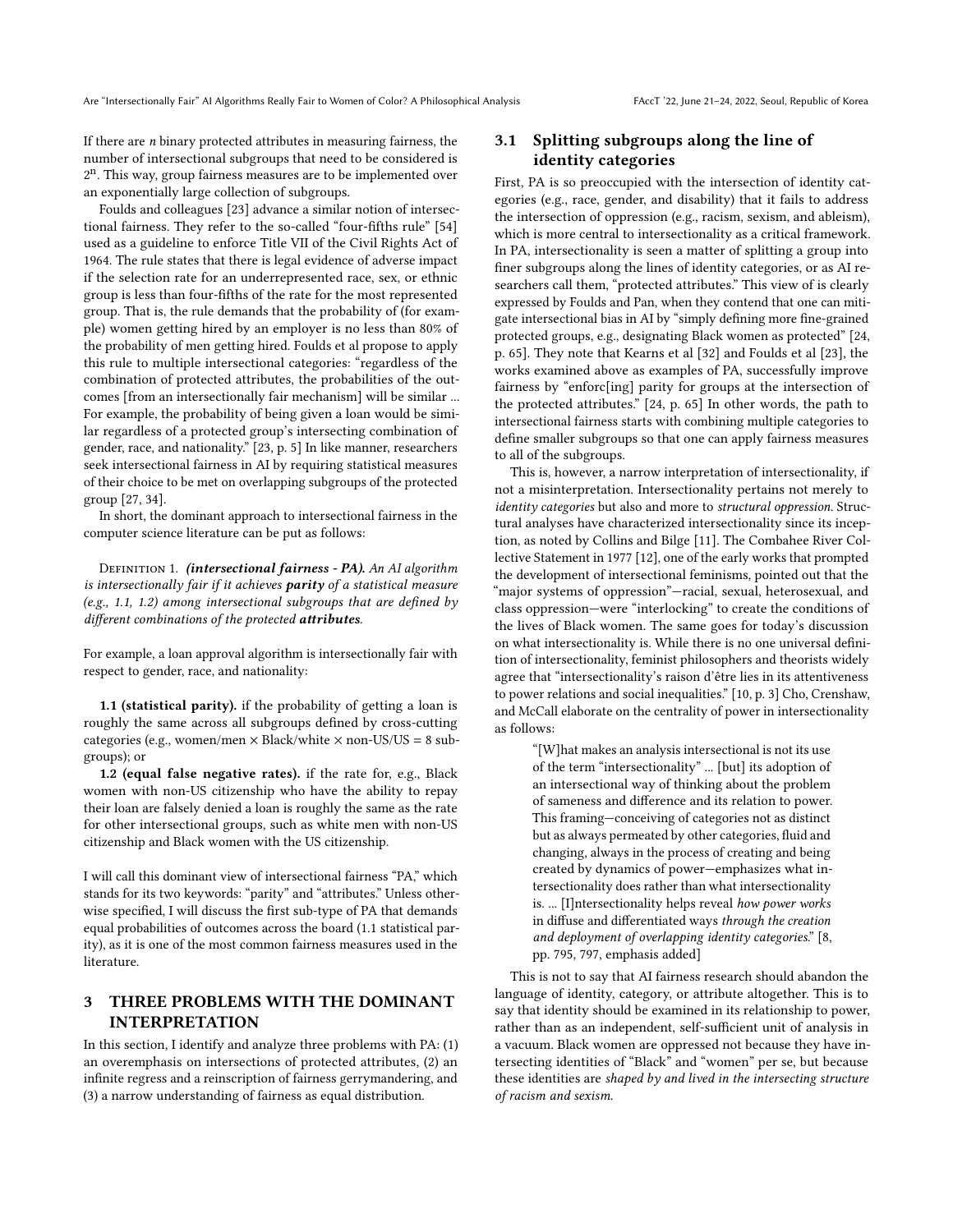To illustrate, let us return to the case of face recognition algorithms that perform worst on Black women [\[6\]](#page-8-7). What causes this intersectional bias? One answer would be that datasets on which algorithms are trained have only few images of Black women. Existing datasets that serve as benchmarks for face recognition are composed mostly of whites and men [\[6,](#page-8-7) pp. 3, 6]. As the dataset has a large number of images of white men, the algorithm can easily learn to recognize their faces, which results in the best accuracy on this group. In contrast, the algorithm is not given many opportunities to learn how to classify Black women's faces accurately, which incurs the highest error rates on them.

Then what is the reason that datasets are so white- and maledominated? Images for datasets are often collected by crowdworkers, and it is possible that these crowdworkers are biased. Like many other people living in the system of white supremacist patriarchy, they may have inadvertently identified "humans" with whites and/or males, or at least, regarded them as the representative sample of humans. When these crowdworkers participate in the task of collecting images of "human faces," they could select more white faces than those of Blacks and other people of color, and more male faces than those of women and nonbinary people. Crowdworkers might not even notice that they have collected few faces of Black women because it was not their intention, and yet, Black women become underrepresented in the resulting dataset.

The unintentional bias is also prevalent among AI engineers. There is a lack of racial and gender diversity in Big Tech companies such as Google, Facebook, and Microsoft. Not only are Black women underemployed as developers, but, as Noble points out, "jobs that could employ the expertise of people who understand the ramifications of racist and sexist stereotyping and misrepresentation and that require undergraduate and advanced degrees in ethnic, Black / African American, women and gender, American Indian, or Asian American studies are nonexistent." [\[42,](#page-9-1) pp. 69-70] It would be difficult for a team constituted mostly of white male developers who have not learned about the histories of racial bias in the US to notice the "blind spots" in datasets [\[29\]](#page-9-19). The team would proceed with the skewed dataset and train their face recognition algorithm with it, resulting in the biased algorithm that fails to recognize Black women.

As this example shows, most engineers and crowdworkers do not deliberately discriminate against Black women. The problem is rather that they are simply doing their jobs but their actions contribute to reproducing oppression. In the case of crowdworkers in particular, it is important to note that these workers are at the bottom end of the technical labor market. Based on their interviews with crowdworkers in Argentina and Venezuela, Miceli and colleagues emphasize that issues of so-called "worker bias" are in fact "manifestations of broader power asymmetries that fundamentally shape data: power asymmetries that are as trivial as being the boss in a tech company and have decision-making power, or being an underpaid crowdworker who risks being banned from the platform if they do not follow instructions." [\[37,](#page-9-20) p. 6]

In sum, the implicit bias of people who participate in the development process, the lack of workplace diversity, and the hierarchal and colonial labor market all operate together to result in biased

algorithms. It is in this sense that Iris Marion Young conceptualized oppression as a "structure" or "system." Structural oppression, according to Young, is:

> "embedded in unquestioned norms, habits, and symbols, in the assumptions underlying institutional rules and the collective consequences of following those rules. ... In this extended structural sense oppression refers to the vast and deep injustices some groups suffer as a consequence of often unconscious assumptions and reactions of well-meaning people in ordinary interactions, media and cultural stereotypes, and structural features of bureaucratic hierarchies and market mechanisms—in short, the normal processes of everyday life." [\[58,](#page-9-21) p. 41]

At the core of intersectionality is the idea that multiple forms of oppression intersect to constitute such a structure. This is clearly illustrated by Kimberlé Crenshaw's intersectional analysis of domestic violence against women of color [\[14,](#page-8-8) [15\]](#page-8-17). Crenshaw, the Black feminist legal scholar who coined the term intersectionality, notes that intervention strategies based the experiences of white middle-class women do not help to address the unique challenges facing women of color. A better intervention should investigate how poverty, child care, lack of job skills, racially biased employment practices, and lack of language access and translated resources are intertwined and make it hard for many women of color to leave abusive relationships. In other words, efforts to create intersectionally fair strategies should start from examining how structural oppressions—i.e., class, gender, race, and language oppressions that are normalized as everyday life conditions of US society—intersect in women's experiences of domestic violence [\[15,](#page-8-17) pp. 1245-1251]. Without such examination, merely splitting women into finer groups along the lines of identity categories (e.g., poor, Asian, immigrant, less-English-proficient women) does not help.

Similarly, to build a face recognition algorithm that is intersectionally fair, the focus should be placed on the ways in which the intersectional structure of racism and sexism manifests throughout the crowdsourcing and AI development pipeline and is reinforced by biased algorithms. PA falsely suggests that intersectional bias in AI can be removed by simply generating more fine-grained combinations of identity categories or attributes. By doing so, PA diverts attention from what is more to the point: using intersectionality as a framework for analyzing and challenging complex systems of oppression.

# 3.2 Falling into either regress or gerrymandering

The predominant focus of PA on attributes leads to another problem: PA either faces an unwanted challenge of infinite regress, or it reinscribes the problem it claims to solve, namely, fairness gerrymandering.[5](#page-3-0) A hypothetical case (modified from [\[18,](#page-8-18) [45\]](#page-9-22)) would help illustrate the problem. In this case, a company uses an AI

<span id="page-3-0"></span><sup>&</sup>lt;sup>5</sup>Both "regress" and "reinscription" are rhetoric to which critics of intersectionality (especially those in the humanities and social sciences) often appeal. PA adopts a narrow notion of intersectionality that focuses only on identity categories, which makes it prone to the regress critique and the reinscription critique. For detailed discussions of the two strands of critique, see [\[7,](#page-8-19) [52\]](#page-9-23).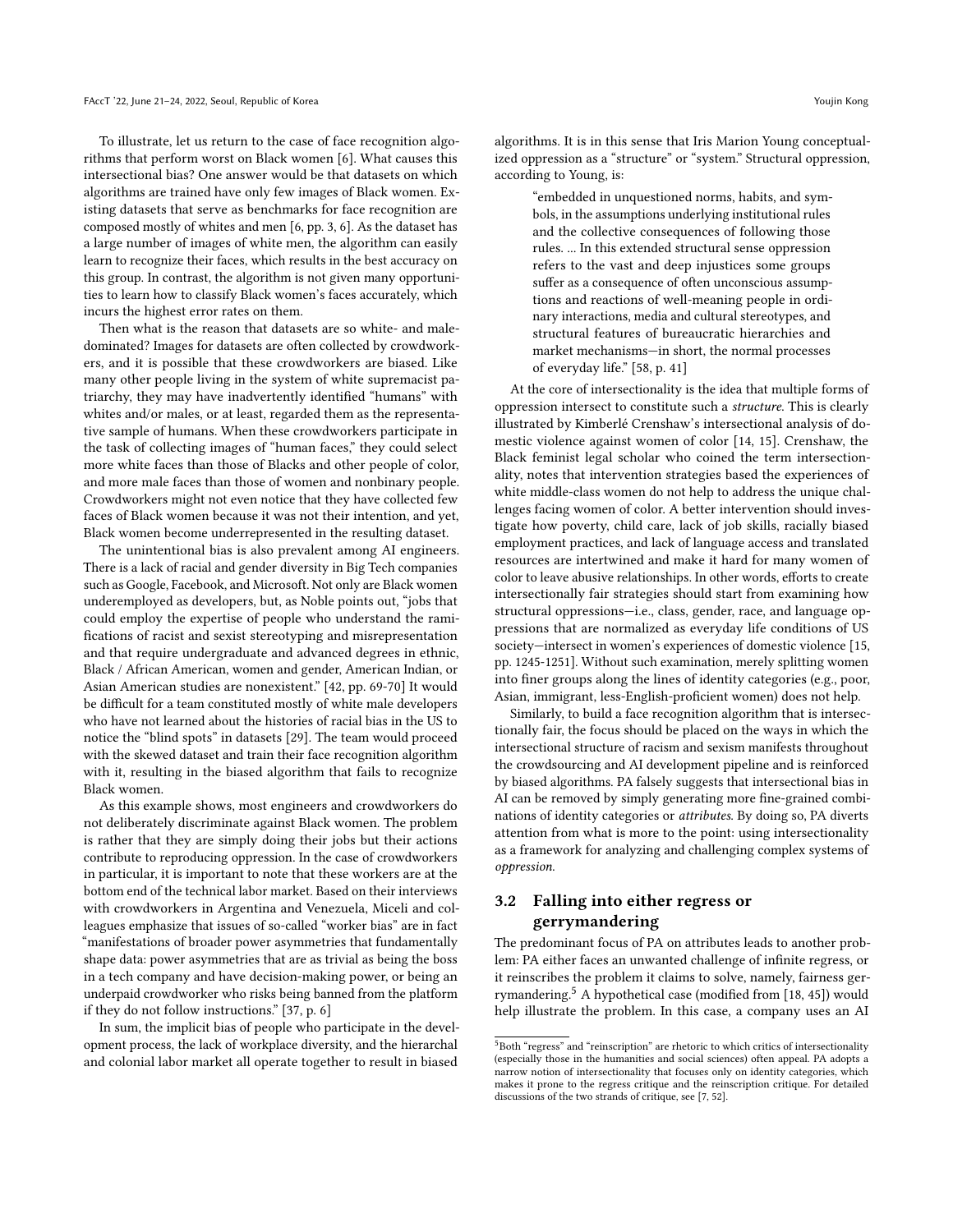algorithm for its hiring process. The task of this algorithm is to predict which applicants are most likely to be successful when hired. (Here, success is defined as working at this company for at least four years and being promoted at least once.) To best predict it, the algorithm has been trained through the past 25 years of applications to the company. After a trial run, the company notices that the algorithm is biased in favor of white men and against Asian women. It is because white men have constituted the majority of the "successful" employees at the company. In contrast, Asian women employees were hardly ever promoted, which led many of them to leave the company. Trained with these data, the hiring algorithm has taught itself that white men are more likely to be successful employees and thus white male applicants are preferable to Asian female applicants.

How can this intersectional bias be corrected? PA's solution is to divide applicants along racial and gender lines and ensure that all racial-gender groups have an approximately equal chance of getting hired. Although this sounds straightforward, there is a myriad of factors that lead to a certain outcome from an AI algorithm. In the case at hand, not only the applicant's race and gender, but their age, disability, education level, first language, sexual orientation, and so on could intersect to affect the algorithm's prediction. In other words, all of these may be attributes that need protection. And there is an endless list of potential "protected attributes."<sup>[6](#page-4-0)</sup> In addition to traditional identity categories, more concrete factors may have historically affected employee success at the company. Consider these two groups:

- AM1. Asian men who are work visa holders and graduates of US East Coast universities
- AM2. Asian men who are US citizens and graduates of US West Coast universities

Suppose that most employees from AM1 were "successful" at the company, whereas only a small number of AM2 employees met this standard of success. Then, in the same way as above, the algorithm would teach itself that AM1 applicants are preferable to AM2 applicants. This raises a number of questions. Should AM2 also be defined as a protected group like Asian women? Or, is it just a coincidence that employees from AM2 were less successful at the company, whereas the underrepresentation of Asian women employees is due to racial and gender discrimination, so AM2 does not need protection? To put it another way, is it sufficient to designate race and gender as protected attributes, or should racial-gender groups be split into even finer subgroups along the lines of visa status, location of alma mater, and so on? In responding to these

questions of "how fine-grained protected subgroups should be," PA faces a dilemma between infinite regress and fairness gerrymandering.

On the one hand, if PA seeks parity among all possible subgroups, it would need to keep splitting groups into finer subgroups, until the point where there is no group and the individual is the only available unit of analysis. This is the problem of infinite regress that intersectionality has been frequently charged with [\[20\]](#page-8-20). Critics contend that intersectionality falls into an infinite regress in the following manner. According to intersectionality, claims about the nature of "black oppression" are misleading because:

> "what it means to be oppressed in virtue of blackness differs for black men and black women. By the same token, however, "black women's oppression" isn't a genuine kind either, because gender, race, and class intersect: what it means to be oppressed in virtue of black-womanhood differs for rich and poor black women. The same goes for sexuality, ability, religion, and a host of other significant social categories, po-tentially ad infinitum." [\[25,](#page-9-24) p. 1304]

While the infinite regress problem is often raised by philosopher critics, it is not a hypothetical problem that arises only on the theoretical level. Infinite regress poses actual challenges to engineers. If AI attempts to assess bias in all the exponentially many subgroups, it confronts at least two computational problems.

First, there would be too many subgroups to consider. When there are  $n$  binary protected attributes (e.g., Black/white, women/men, with/without disability), the number of subgroups to be taken into consideration is  $2^n$ . If groups keep splitting along the lines of 30 attributes, the algorithm should assess bias and seek parity among  $2^{30}$  = more than a billion intersectional subgroups. The number increases when protected features have more than two possible values (e.g., race: Black, White, Latinx, Native American/Indigenous, Asian, and so on). This way, the proposal to consider every possible subgroup becomes computationally impractical [\[5,](#page-8-6) [59\]](#page-9-10).

Second, the size of subgroups would be too small. If subgroups are defined with combinations of 30 binary attributes, each of the 2<sup>30</sup> groups may have only a couple of members, and sometimes no member at all. This raises a data scarcity issue [\[40,](#page-9-13) [56\]](#page-9-15). How does an algorithm seek parity among subgroups if there are too little data available for most of the groups? It also risks overfitting [\[32\]](#page-9-5), the problem that an algorithm fits the given dataset so closely that it cannot be used for other datasets.

Taken together, the infinite regress problem suggests that PA is not a meaningful measure of fairness for marginalized (sub)groups. AI fairness researchers started employing the concept of intersectionality to mitigate bias against multiply-oppressed groups, such as women of color. However, the attempt to consider all subgroups defined by intersecting combinations of protected attributes leaves algorithms with too many and too small subgroups—or, more precisely, individuals. If what PA fundamentally seeks is statistical parity between individuals (e.g., all individual job applicants have an equal probability of getting hired), it is unclear how this raceblind/gender-blind fairness measure specifically tackles intersectional race and gender bias against women of color.

<span id="page-4-0"></span> $^{6}$ I use quotation marks here to note that "protected attributes" are not natural categories. One suggestion I have received from commentators is to take only legally protected attributes into consideration. While this approach might help to prevent an infinite regress, it could exclude attributes that need protection but are not legally designated as protected attributes (yet). For example, the idea that one should not be discriminated against on the basis of sexual orientation and gender identity is a relatively new one, in both the history of the US anti-discrimination law and that of the international human rights law. Moreover, sexual orientation and gender identity are themselves fluid and contested, not fixed, attributes. My main point here is that researchers should be more critical of the notion of "protected attributes": what attributes are included in this notion and what are excluded. Instead of simply taking into account "legally protected" attributes and (as I will discuss below) "statistically relevant" ones, researchers must take note of how certain types of oppression remain marginalized from the discussion of the "protected attributes." In the present section, I will examine how "nonbinary" gender is excluded from sociotechnical systems, and demonstrate that protection and relevance are political issues.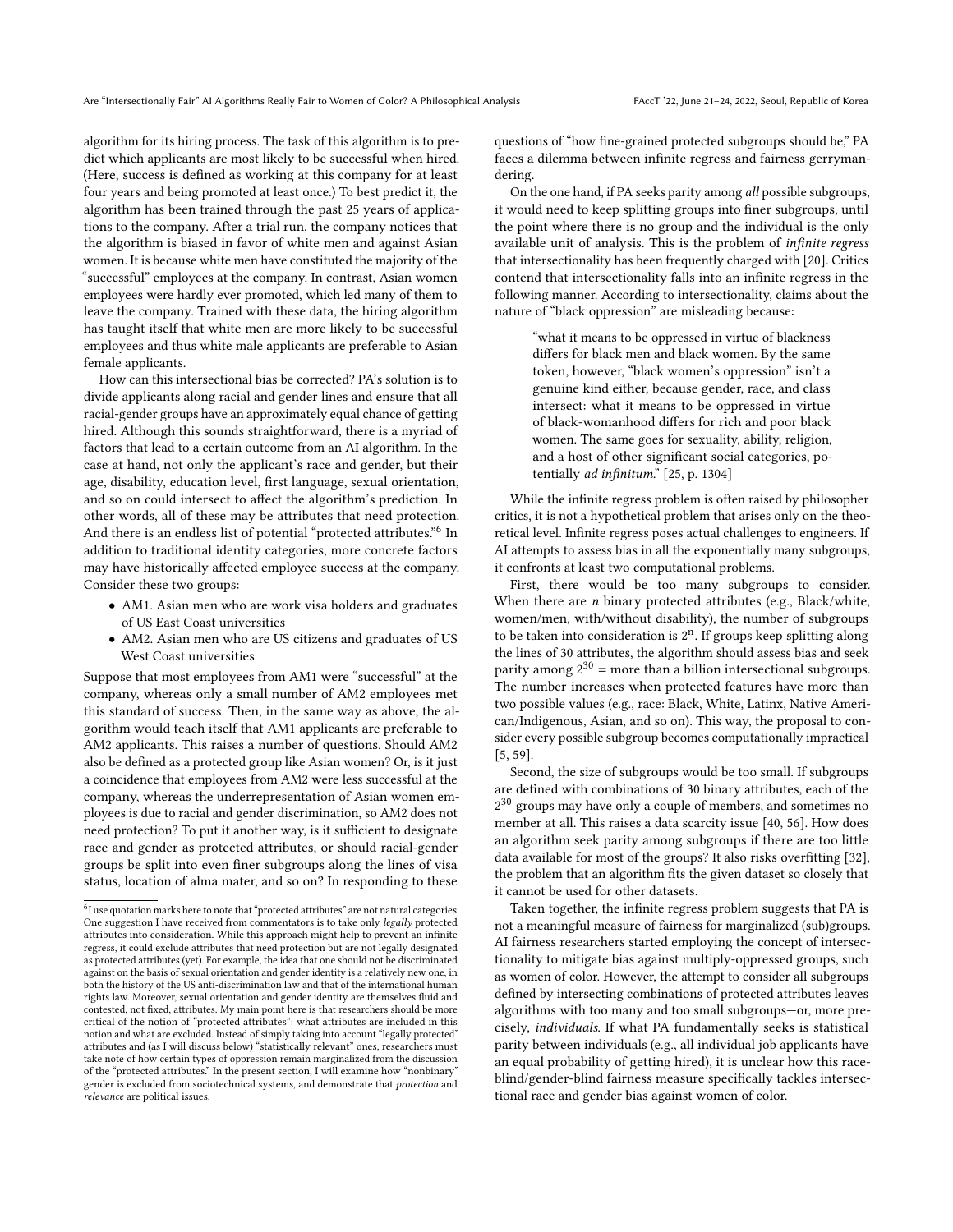To avoid an infinite regress, some researchers propose to take only "relevant" subgroups into consideration. Their line of argument proceeds as follows: In order to resolve both the problem of intersectional bias in AI (i.e., considering too few groups) and that of infinite regress (i.e., considering too many groups), we should split protected groups more finely but stop splitting at a "reasonable" point—somewhere between too few and too many. The question then is: What is a reasonable point and how do we know it? Kearns and colleagues make clear that when they ask for fairness across "exponentially many" subgroups, they do not refer to every possible subgroup. They refer only to "large structured" subgroups, for which "the dataset is sufficiently large" and "the statistical problem of learning and auditing fair classifiers is easy" [\[32,](#page-9-5) p. 2]. Hébert-Johnson and colleagues also require that algorithms be unbiased on all "efficiently- and computationally-identifiable" subgroups [\[27\]](#page-9-8). In short, according to these researchers, PA is to consider only statistically meaningful subgroups that can be identified by computers, as opposed to every possible subset.

This would lead to failure to protect minority subgroups [\[23\]](#page-9-11). Subgroups that are severely underrepresented in the dataset due to the very intersectional oppression they suffer are likely to be dismissed as "statistically meaningless." A more fundamental problem is why, after all, only "statistically meaningful" subgroups deserves protection. I argue that PA's presupposition that it is okay to exclude statistically less important subgroups from the fairness consideration is another form of fairness gerrymandering, namely, an arbitrary selection of protected attributes. As explained earlier, fairness gerrymandering refers to an algorithm being fair with respect to one attribute (e.g., statistical parity between Blacks and whites) but unfair with respect to multiple attributes (e.g., no statistical parity between Black women and other racial-gender subgroups). That is, fairness gerrymandering occurs "when we only look for unfairness over a small number of pre-defined groups" that are arbitrarily selected [\[32,](#page-9-5) p. 1]. PA seems to reinscribe this problem when it demands fairness measures to be met only across statistically meaningful subgroups. Just as algorithms that require fairness only among racial groups can be criticized for being arbitrary from the perspective of intersectional racial and gender injustice, algorithms that designate race and gender as protected attributes can also be criticized for being arbitrary from the perspective of intersectional race, gender, class, and disability injustice.

As such, any decision to delineate between relevant and irrelevant subgroups is susceptible to criticism that it is arbitrary. The response that "we protect only such-and-such attributes because they are statistically meaningful while others are not" is inadequate to resolve the arbitrariness/gerrymandering concern, since the question of what is "relevant" is itself a political battleground, not merely a statistical problem. Sasha Costanza-Chock's #TravelingWhileTrans anecdote illustrates this point clearly. Costanza-Chock discusses their lived experience as a white "gender nonconforming, nonbinary trans feminine person" in airport security lines:

"[W]hen I [enter] the scanner, the TSA operator on the other side [is] prompted by the UI to select 'Male' or 'Female.' Since my gender presentation is nonbinary femme, usually the operator selects 'female.' However,

the three dimensional contours of my body, at millimeter resolution, differ from the statistical norm of 'female bodies' as understood by the dataset and risk algorithm designed by the manufacturer of the millimeter wave scanner (and its subcontractors), and as trained by a small army of clickworkers tasked with labelling and classification ... If the agent selects 'male,' my breasts are large enough, statistically speaking, in comparison to the normative 'male' body-shape construct in the database, to trigger an anomalous warning and a highlight around my chest area ... In other words, I can't win. I'm sure to be marked as 'risky,' and that will trigger an escalation to the next level in the TSA security protocol." [\[13,](#page-8-11) part 1]

This experience shows how structural cisnormativity is built into scanning/risk detection algorithms and reproduced by marking trans and nonbinary people as the "risky Other." And cisnormativity is not the only type of oppression encoded in scanning technology. According to a report by ProPublica, scanners are prone to falsely identify Afros, braids, twists, and other hairstyles popular among Black women as signs of risk [\[35\]](#page-9-25). As cisnormativity, racism, and (hetero)sexism intersect, scanners would have an even higher false alarm rate when the passenger is a Black nonbinary person. Then what is the solution to this intersectional bias in the risk detection algorithm? PA would suggest enforcing parity of false alarm rates between intersectional subgroups defined by combinations of  $gender = \{nonbinary, female, male\}$  and  $race = \{Black, white, other$ races}. The algorithm is "intersectionally fair" if the rate for Black nonbinary people to be falsely marked as risky is roughly the same as, for example, the rate for white females.

This fairness definition misses the point. To divide people into gender-racial subgroups and assess the false positive rate for Black nonbinary people, "nonbinary" must exist as one of the types of gender (and "Black" as a type of race). However, as Costanza-Chock's experience shows, the problem is that there is no such thing as "nonbinary gender" in the algorithm in the first place. "Nonbinary" has not even been considered as a type of gender whose (statistical) relevance can be measured. It is an "unobserved characteristic," in Tomasev et al's [\[51\]](#page-9-26) terminology. Tomasev et al note that characteristics such as gender identity and sexual orientation are frequently unobserved, not merely due to their physical unobservability but also and more to the sociotechnical systems that exclude non-normative genders [\[51,](#page-9-26) pp. 260-261]. In order for "nonbinary" to be included and to count as a type of gender (as "female" and "male" do), there must be growing awareness in society—and among crowdworkers, engineers, and TSA agents—that gender is not a binary attribute, that cisnormativity operates as a structural oppression, and that it intersects with racial oppression in the lives of nonbinary people of color. Without such recognition, workers would keep labeling humans as either male or female, and the algorithm trained using such datasets would keep giving false alarms for people who do not fit within either label. These issues of relevance—or more precisely, what can be assessed as more or less relevant, and what remains unobserved from the consideration of relevance—are political problems, not purely statistical ones that computers can identify and measure.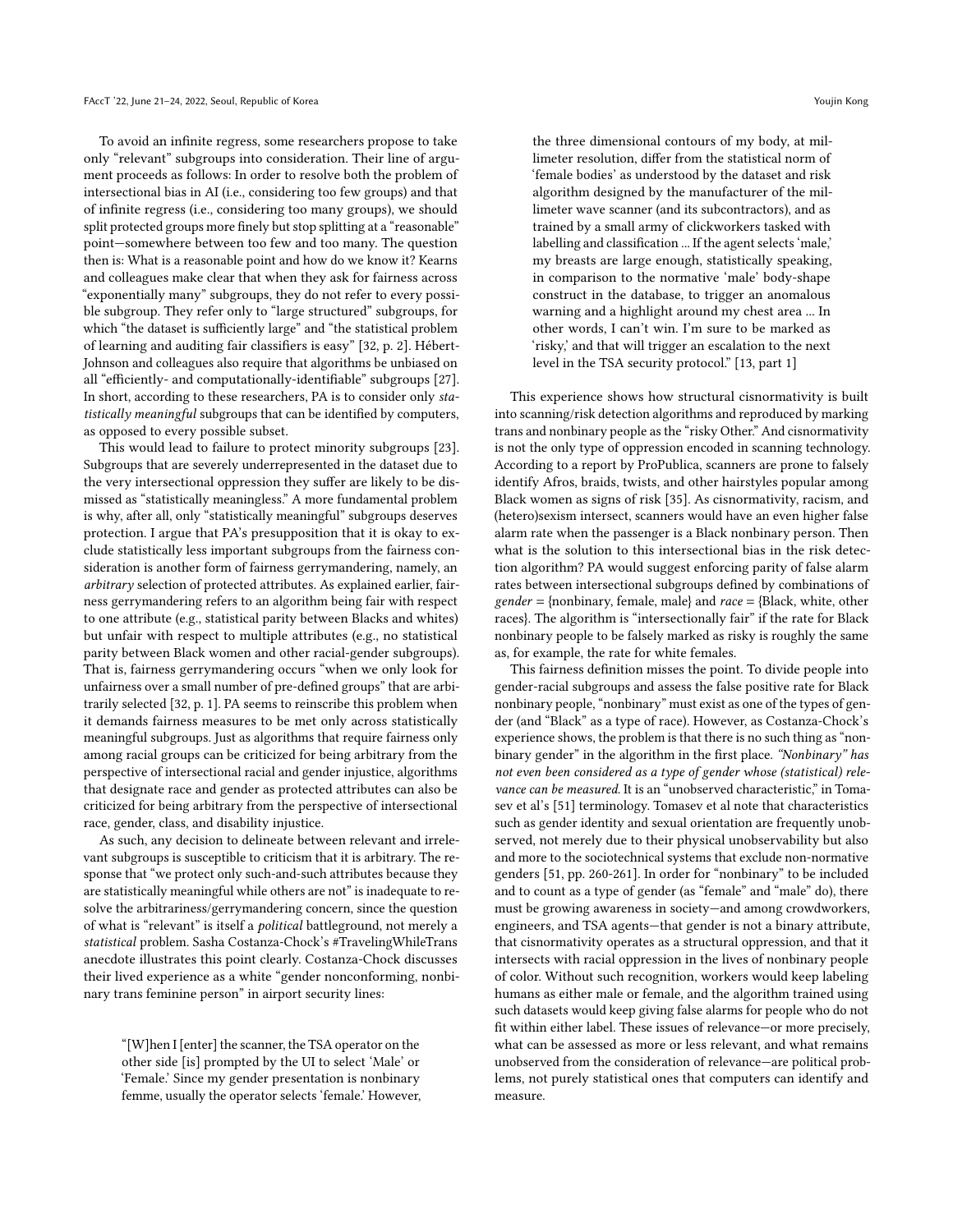I agree with Selbst and colleagues that the fairness literature often "fail[s] to account for the full meaning of social concepts such as fairness, which can be procedural, contextual, and contestable, and cannot be resolved through mathematical formalisms" [\[48,](#page-9-27) p. 61]. In the next section, I will elaborate on this idea of fairness being more than just mathematical formula.

#### 3.3 Parity does not equal fairness

So far, this paper has focused on PA's misinterpretation of intersectionality. The current section draws attention to PA's misinterpretation of fairness. I argue that PA fails to capture what it really means for AI algorithms to be "fair," in terms of both distributive justice and non-distributive justice.

Distributive justice is an umbrella term for theories that view justice as a proper distribution of benefits and burdens among members of society. Different branches hold different views of what is a "proper" distribution (see, for example, [\[19,](#page-8-21) [47\]](#page-9-28)). PA takes a distributive approach to fairness. Suppose that a philosophy graduate program uses an AI algorithm to make admissions decisions. According to PA, this algorithm is intersectionally fair if it achieves parity of a statistical measure (e.g., the probability of being admitted) among intersectional subgroups of applicants (e.g., Black women, Black men, white women, and white men). That is, PA holds the view that equal distribution is a proper way of distributing benefits: the algorithm is fair if it distributes admissions rates equally across racial-gender groups.

However, there are cases in which unequal distribution is a more proper distribution. In order to undo the effects of structural oppression, I argue, AI-driven decision-making process may require more active interventions that allow a higher probability of preferable outcomes for marginalized subgroups than for privileged subgroups. This is especially the case when the marginalized are severely underrepresented. As is well known, philosophy in the US is a whiteand male-dominated field, where Black women and other women of color are significantly underrepresented. According to a nationwide survey conducted in 2018 [\[30\]](#page-9-29), Black people constituted only 1.1% of PhDs in philosophy, while making up 13.4% of the US populations and 8.8% of all doctorates. It was estimated in 2016 [\[26,](#page-9-30) [46\]](#page-9-31) that only approximately 40 Black women had ever earned philosophy PhDs in the US. The dearth of Black women in philosophy is systemically reproduced through a number of mechanisms. There are few Black women philosophy professors who can serve as mentors and help Black women students navigate challenge during their graduate studies. Philosophical topics that Black women students may find interesting (e.g., Black feminist thoughts) would not be taken seriously in white male dominated philosophy departments, which might lead them to drop the program. The academic culture of US philosophy departments that is characterized by the lack of diversity and inclusivity may discourage Black women undergraduates from applying to graduate programs. In sum, there is a structural pattern in in the field of philosophy that marginalizes Black women.

Keeping this in view, let us return to the admissions algorithm example. It would be reasonable to assume that whites, especially white men, make up the majority of the applicants, while Black women constitute the minority. Suppose that there are 30 white male applicants and 3 Black female applicants to this graduate program. By PA's definition, the algorithm is intersectionally fair if all racial-gender groups have equal chances (say, 33%) of getting in—that is, if 10 white men and 1 Black woman are likely to be accepted. Is it, though, really "fair"? The equalization of admissions rates does not ensure fairness, as it reflects and reproduces the status quo underrepresentation of Black women in philosophy. In order to actively mitigate the effects of white- and male-dominated culture of philosophy that has been hostile to Black women, the admissions algorithm may need to distribute a higher probability to Black women (for example,  $66\% = 2$  out of 3 applicants get accepted, or even near  $100\% = 3$  out of 3) than to white men. White male applicants have the systemic privilege of not having to go through the aforementioned challenges and disadvantages that Black female applicants experience. Without attending to the structural pattern that privileges certain groups while marginalizing others, a mere equal probability distribution does not achieve fairness.

This idea is in line with Iris Young's critique of distributive justice. Analyzing problems of the distributive paradigm, Young argues that "the concepts of domination and oppression, rather than the concept of distribution, should be the starting point for a conception of social justice." [\[58,](#page-9-21) p. 16] Young proposes a non-distributive paradigm that defines justice as the elimination of structural oppression [\[58,](#page-9-21) Ch. 1]. I argue that AI fairness should be examined through this lens of non-distributive justice. The notion of fairness as a matter of challenging and subverting oppression, as opposed to a matter of achieving statistical parity, better captures what it means for algorithms to be "fair" and provides better directions for developing "fairer" algorithms. In the remainder of this section, I discuss how PA is confronted with the two problems of the distributive paradigm that Young points out. In the next section I envision paths towards non-distributive intersectional fairness in AI.

First, Young maintains that the distributive paradigm obscures institutional contexts that shape the distributive pattern [\[58,](#page-9-21) pp. 18-23]. PA repeats this problem by taking a distributive approach to fairness. Consider, for example, loan approval algorithms. AI fairness researchers have worked towards developing algorithms that do not reproduce bias in current lending practices. Mortgage lending is notoriously discriminatory towards people of color and queer people. In 2017, Black applicants were rejected (18.4%) more than twice as often as white applicants (8.8%) [\[53\]](#page-9-32). A 2019 research article found that non-heterosexual couples were 73% more likely to be denied mortgages than otherwise similar heterosexual couples [\[49\]](#page-9-33). PA seeks to mitigate these biases by equally distributing some number (e.g., approval rates or false denial rates) across groups defined by combinations of race and sexuality. However, the mortgage denial gap is not just a matter of numbers; it has been caused by social, institutional, and historical contexts, including the stereotype of homeowners as white married heterosexual men, the credit score system working in favor of landlords, and socioeconomic inequality between races that stem from the history of slavery and Jim Crow [\[38,](#page-9-34) [39\]](#page-9-35). It is these non-distributive contexts that shapes the uneven, unfair distributive pattern of denial rates. Although seeking a more evenly distributed pattern is desirable, it is misleading to say that an algorithm's fairness depends only on how it distributes the number. The exclusive focus on distribution "inappropriately restricts the scope of [fairness]" because, as Young points out, it fails to bring the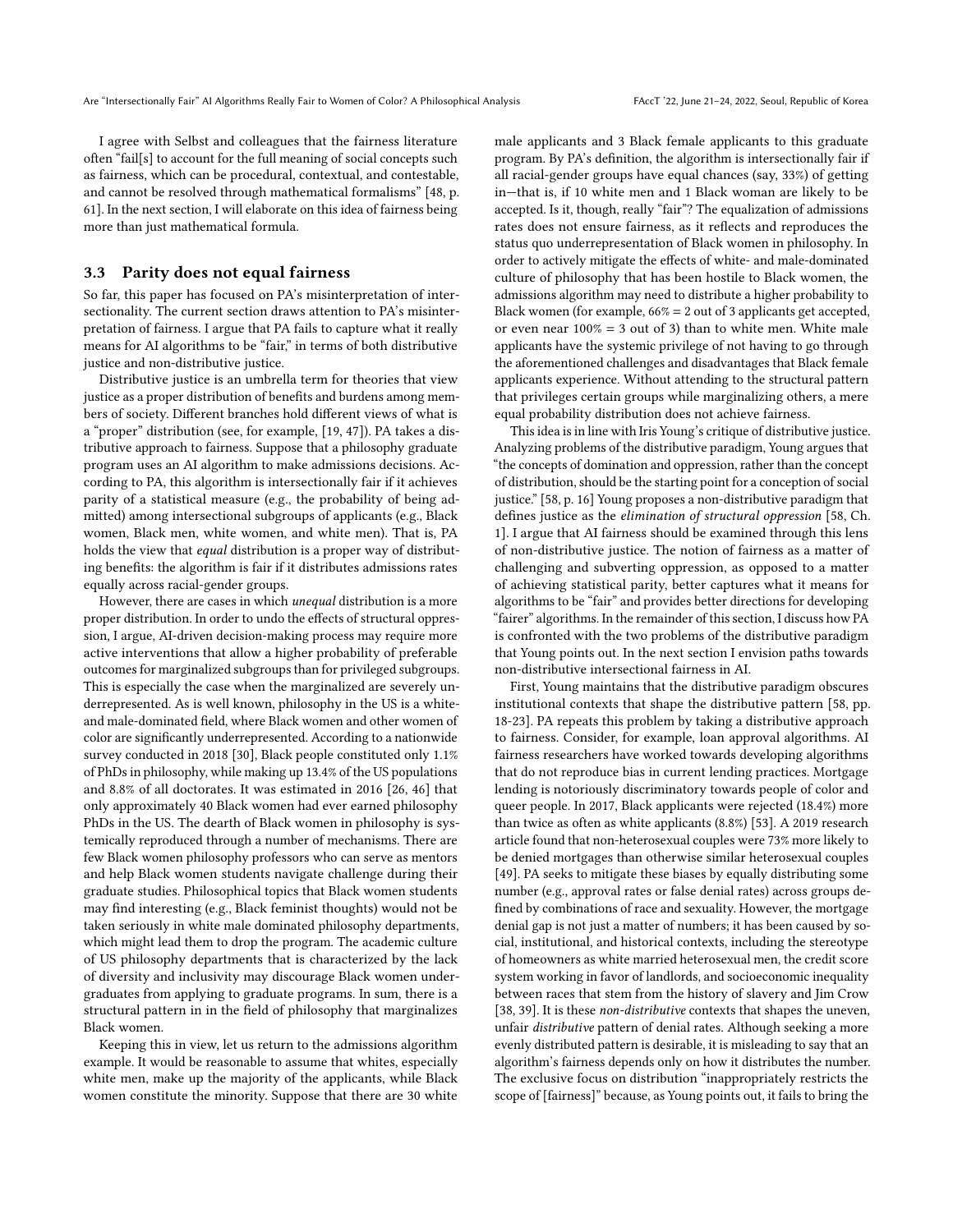non-distributive structures that determine the distributive pattern under scrutiny [\[58,](#page-9-21) p. 20].

Another problem with the distributive paradigm it overextends the concept of distribution to non-material values [\[58,](#page-9-21) pp. 24-30]. PA also understands non-material values, such as opportunities for education and employment, as if they were tangible material goods that can be allocated between groups. According to Young, this is a misconception of opportunity:

"Opportunity is a concept of enablement rather than possession; it refers to doing more than having. A person has opportunities if he or she is not constrained from doing things, and lives under the enabling conditions for doing them. ... Evaluating social justice according to whether persons have opportunities, therefore, must involve evaluating not a distributive outcome but the social structures that enable or constrain the individuals in relevant situations." [\[58,](#page-9-21) p. 26]

Echoing this view, Hoffman [\[28\]](#page-9-7) criticizes AI fairness research for examining discrimination only when it relates to particular distributive outcomes (in, for example, admission and hiring). In so doing, studies fail to address non-distributive, non-material type of discrimination. One such example is racist and sexist stereotypes built into search engines, which Noble's book Algorithms of Oppression [\[42\]](#page-9-1) discusses in detail. Noble's Google search on the keyword "black girls" presented mostly pornographic websites, although the words "porn" or "sex" were not included in the query. The results that Google offered for the search on "unprofessional hairstyles for work" were images of Black women, while the search on "professional hairstyles for work" featured white women. Similarly, the "three black teenagers" search led to mug shots, whereas "three white teenagers" were represented as wholesome [\[42,](#page-9-1) Ch. 2].<sup>[7](#page-7-0)</sup> As Hoffman aptly notes, these "representational and intimate harms are not easily or intuitively remedied. ... Money lost can be replaced and rights violated can be restored, but corporate apologies, subtle tweaks to a system, or even final compensation ring hollow in the face of attacks on one's dignity." [\[28,](#page-9-7) p. 908] This example again illustrates that fairness is more than a matter of distribution.

# 4 WAYS FORWARD: FROM WEAK TO STRONG FAIRNESS IN AI

In this paper, I have examined the dominant view in the AI fairness literature (PA) that an AI algorithm is intersectionally fair if it achieves statistical parity across intersectional subgroups. I have discussed three problems with this view. First, PA is so preoccupied with intersecting combinations of attributes such as race and gender that it diverts attention away from how racism, sexism, and other forms of oppression intersect to create bias in AI. Second, the preoccupation with attributes leads to a dilemma. PA either keeps dividing protected groups into ever finer subgroups along lines of multiple intersecting attributes, or it stops the regress at some point that can always be deemed an arbitrary selection. Lastly, by adopting a narrow understanding of fairness as equal distribution of outcomes, PA fails to address non-distributive aspects of fairness.

This paper as a whole is a response to Noble and Tynes's call for "intersectional critical race technology studies" (ICRTS). Noble and Tynes describe ICRTS as a research approach that:

> "interrogate[s] naturalized notions of the impartiality of hardware and software and what the Web means in differential ways that are imbued with power ... [and] examine[s] how information, records, and evidence can have greater consequences for those who are marginalized. Unequal and typically oppressive power relations map to offline social relations in ways that are often, if not mostly, predicated on racialized and gendered practices." [\[43,](#page-9-36) pp. 3-4]

I have taken this critical approach to a meta-analysis of the AI fairness literature that analyzes fairness in AI algorithms. Many studies in the literature start from the critical recognition that AI algorithms are not impartial and disproportionately affect the marginalized. In other words, AI fairness researchers sympathize with the call for ICRTS. Nevertheless, the actual practice of AI fairness research has been insufficient to realize this idea. The literature has focused too much on technological solutions to intersectional bias in AI and too little on how AI algorithms, as part of the intersectional structure of oppression, reflect and reinforce this structure.

I conclude by proposing future directions for intersectional AI fairness research. Rather than advancing a single methodology for all studies, I outline several questions that could help each study develop their own methods to move forward. To begin with, I suggest shifting the focus of fairness research from intersections of protected attributes to intersections of structural oppression. In the case of algorithms that are biased against Black women, such as the face recognition algorithm that performs worst on Black women, research for fairer algorithms can be guided by the following questions: Through what process is the structure of racial patriarchy is being embedded into AI algorithms? How does the biased algorithm perpetuate the racial patriarchy of society? In order to resist this intersecting structure of racial and gender oppression, how should the entire development process be redesigned? In this regard, I suggest that intersectional fairness research center more around non-distributive fairness than around distributive fairness. It is racist-sexist systems and contexts of society (i.e., non-distributive matters) that produces the unfair distributive pattern of error rates from the face recognition algorithm between Black women and white men. As such, the sole focus on equal distribution of error rates is a band-aid solution that keeps the underlying system intact.

Taking these points together, I invite AI fairness researchers to rethink what "fairness" is. Here I propose to distinguish between weak fairness and strong fairness. In a weak sense, AI fairness means passively and retroactively "de-biasing" the algorithm. This has been the focus of most studies in the literature, including those adopting PA. PA starts by detecting "blind spots": for example, an algorithm has been known to offer equal classification rates between women and men and between Blacks and whites, but it is found that there is no statistical parity between Black women and other racial-gender groups. Then it proceeds to "fix" the problem by applying the statistical parity standard not only to Blacks/whites and women/men, but to their intersectional subgroups. While debiasing using an equal distribution among intersectional subgroups

<span id="page-7-0"></span> $7$ After these search results went viral on social media, Google fixed them.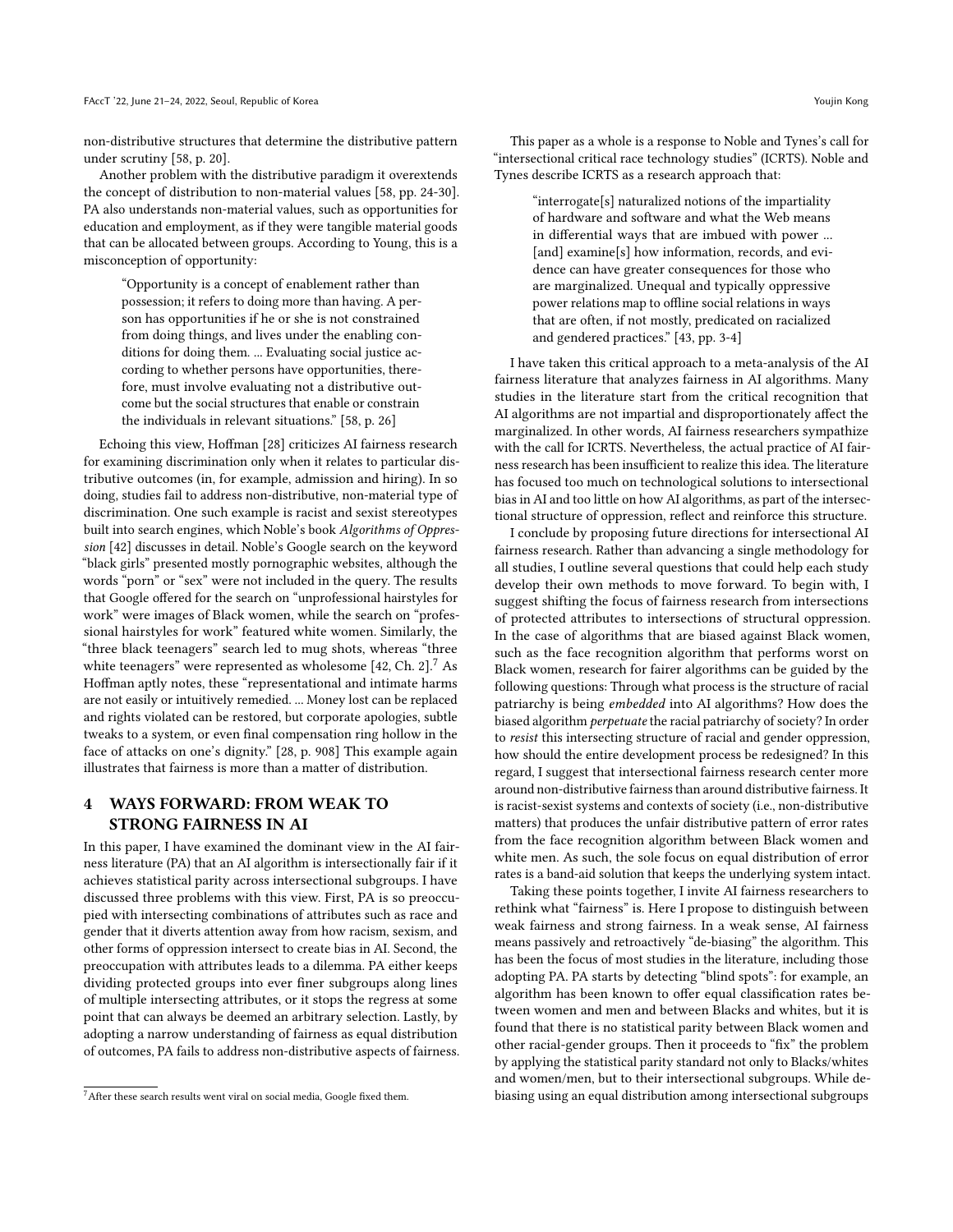is a step forward to intersectional fairness in AI, I maintain that this alone cannot make AI algorithms substantively (as opposed to merely formally) fair. In that racial, gender, and other systemic oppression is being embedded into and reproduced by AI algorithms, making algorithms substantively fair involves resisting and undermining the very systems of oppression that create AI bias in the first place. Thus, AI fairness in a stronger sense means using algorithms to actively and proactively challenge oppression and make society fairer. A central guiding question for strong AI fairness is how to design algorithms to promote fairness in society. Let us consider the recidivism prediction algorithm for example. What is the purpose of developing and using this algorithm anyway? Is it to put people in jail for more years, or to prevent them from going back to factors that could lead to recidivism (such as poverty, violence, drug and alcohol use) and to help them thrive in society? If the algorithm is reoriented from incarceration to rehabilitation, how would its risk rating change? How can and should the algorithm be redesigned to oppose the mass incarceration of poor people of color and the systemic racial-economic inequality?

Some researchers might argue that these questions are beyond the scope and capacity of AI fairness research. They might say that their goal is to de-bias AI algorithms and create algorithms that are more sensitive to multiple attributes, not to subvert the intersecting system of social injustice in general. I agree that eliminating oppression is not solely the responsibility computer scientists. However, given the wide-reaching effects of biased algorithms that go beyond the academic field of computer science—which span from making individuals serve longer sentences, not get hired, and be denied loans to perpetuating the marginalization of underrepresented groups—algorithms should be developed in a more careful, socially responsible manner. I expect that many AI fairness researchers would actually agree with Noble when she says that the goal of her project is to "eliminate social injustice and change the ways in which people are oppressed with the aid of allegedly neutral technologies," [\[42,](#page-9-1) p. 3] because their research, too, has been motivated by the acknowledgment that AI technologies are not neutral but reproduce social injustice.

Moreover, I do not ask AI researchers to bear all burdens. To find the best ways to use AI technologies to resist oppression, AI fairness research should involve collaborative projects. Collaboration is to take place not only across disciplines in the academy, but also between communities and researchers. To make recidivism prediction algorithms "fairer" in the strong sense, researchers should have extensive discussions with communities and stakeholders (for example, defendants, prisoners, advocates, law enforcement officers, social workers, judges, and lawyers), rather than making and testing the algorithm only in the lab and then just "throw it in the wild." This discussion-based research is essentially cross-disciplinary: it takes place not only within the field of computer science but across engineering, the humanities, and social sciences. Computer science can benefit from the principles and practices of community-based participatory research (CBPR), philosophical discussions of what fairness is, feminist and critical race studies' emphasis that intersectionality is less about identity but more about power, and in the case at hand, criminology, legal studies, and sociology. Through collaboration across communities and across disciplines, AI fairness research could better find ways to use algorithms to improve

fairness and justice in society, as opposed to perpetuating the status quo injustice.

## ACKNOWLEDGMENTS

An earlier version of this article was presented at the Feminism, Social Justice, and AI Workshop hosted by Feminist Philosophy Quarterly in July 2021. I am grateful to the workshop participants and organizers, whose feedback has been vital to the development of this article. I appreciate very helpful and detailed suggestions from the anonymous reviewers at FAccT. I declare no additional sources of funding, and no financial interests.

#### **REFERENCES**

- <span id="page-8-2"></span>[1] Julia Angwin, Jeff Larson, Surya Mattu, and Lauren Kirchner. 2016. Machine Bias. ProPublica. (May 23, 2016). Retrieved May 8, 2022 from [https://www.propublica.](https://www.propublica.org/article/machine-bias-risk-assessments-in-criminal-sentencing) [org/article/machine-bias-risk-assessments-in-criminal-sentencing](https://www.propublica.org/article/machine-bias-risk-assessments-in-criminal-sentencing)
- <span id="page-8-3"></span>[2] Kwame Anthony Appiah. 2020. The Case for Capitalizing the B in Black. The Atlantic. (June 18, 2020). Retrieved May 8, 2022 from [https://www.theatlantic.](https://www.theatlantic.com/ideas/archive/2020/06/time-to-capitalize-blackand-white/613159/) [com/ideas/archive/2020/06/time-to-capitalize-blackand-white/613159/](https://www.theatlantic.com/ideas/archive/2020/06/time-to-capitalize-blackand-white/613159/)
- <span id="page-8-4"></span>[3] David Bauder. 2020. AP says it will capitalize Black but not white. Associated Press. (July 20, 2020). Retrieved May 8, 2022 from [https:](https://apnews.com/article/entertainment-cultures-race-and-ethnicity-us-news-ap-top-news-7e36c00c5af0436abc09e051261fff1f) [//apnews.com/article/entertainment-cultures-race-and-ethnicity-us-news-ap](https://apnews.com/article/entertainment-cultures-race-and-ethnicity-us-news-ap-top-news-7e36c00c5af0436abc09e051261fff1f)[top-news-7e36c00c5af0436abc09e051261fff1f](https://apnews.com/article/entertainment-cultures-race-and-ethnicity-us-news-ap-top-news-7e36c00c5af0436abc09e051261fff1f)
- <span id="page-8-0"></span>[4] Ruha Benjamin. 2019. Race after technology: abolitionist tools for the New Jim Code. Polity Press, Cambridge, UK; Medford, MA.
- <span id="page-8-6"></span>[5] Reuben Binns. 2020. On the apparent conflict between individual and group fairness. In Proceedings of the 2020 Conference on Fairness, Accountability, and Transparency. 514-524.
- <span id="page-8-7"></span>[6] Joy Buolamwini and Timnit Gebru. 2018. Gender shades: Intersectional accuracy disparities in commercial gender classification. In Proceedings of the 2018 Conference on Fairness, Accountability and Transparency. PMLR 81, 77-91.
- <span id="page-8-19"></span>[7] Anna Carastathis. 2016. Intersectionality: origins, contestations, horizons. University of Nebraska Press, Lincoln, NE.
- <span id="page-8-16"></span>[8] Sumi Cho, Kimberlé Williams Crenshaw, and Leslie McCall. 2013. Toward a field of intersectionality studies: Theory, applications, and praxis. Signs 38, 4, 785-810.
- <span id="page-8-10"></span>[9] Sarah Ciston. 2019. Imagining Intersectional AI. In Proceedings of the Conference on Computation, Communication, Aesthetics & X, 39-48.
- <span id="page-8-15"></span>[10] Patricia Hill Collins. 2015. Intersectionality's definitional dilemmas. Annual Review of Sociology 41, 1-20.
- <span id="page-8-13"></span>[11] Patricia Hill Collins and Sirma Bilge. 2016. Intersectionality. Polity Press, Cambridge, UK; Malden, MA.
- <span id="page-8-14"></span>[12] Combahee River Collective. 2000. The Combahee River Statement [1977].In Home Girls: A Black Feminist Anthology, Barbara Smith (Ed.). Rutgers University Press, New Brunswick, 264-274.
- <span id="page-8-11"></span>[13] Sasha Costanza-Chock. 2018. Design justice, AI, and escape from the matrix of domination. Journal of Design and Science. DOI:<https://doi.org/10.21428/96c8d426>
- <span id="page-8-8"></span>[14] Kimberlé Crenshaw. 1989. Demarginalizing the intersection of race and sex: A black feminist critique of antidiscrimination doctrine, feminist theory and antiracist politics. University of Chicago Legal Forum, 139-167.
- <span id="page-8-17"></span>[15] Kimberlé Crenshaw. 1991. Mapping the Margins: Intersectionality, Identity Politics, and Violence against Women of Color. Stanford Law Review 43, 6, 1241-1299.
- <span id="page-8-12"></span>[16] Catherine D'Ignazio and Lauren F. Klein. 2020. Data Feminism. The MIT Press, Cambridge, MA.
- <span id="page-8-9"></span>[17] Ann Caroline Danielsen and Nicole E Noll. 2020. Communicating about COVID-19 and Sex Disparities: A Guide for Media, Scientists, Public Health Officials, and Educators. GenderSci Blog. (June 24, 2020). Retrieved May 8, 2022 from <https://www.genderscilab.org/blog/covid-communication>
- <span id="page-8-18"></span>[18] Jeffrey Dastin. 2018. Amazon scraps secret AI recruiting tool that showed bias against women. Reuters. (October 10, 2018). Retrieved May 8, 2022 from [https://www.reuters.com/article/us-amazon-com-jobs-automation](https://www.reuters.com/article/us-amazon-com-jobs-automation-insight/amazon-scraps-secret-ai-recruiting-tool-that-showed-bias-against-women-idUSKCN1MK08G)[insight/amazon-scraps-secret-ai-recruiting-tool-that-showed-bias-against](https://www.reuters.com/article/us-amazon-com-jobs-automation-insight/amazon-scraps-secret-ai-recruiting-tool-that-showed-bias-against-women-idUSKCN1MK08G)[women-idUSKCN1MK08G](https://www.reuters.com/article/us-amazon-com-jobs-automation-insight/amazon-scraps-secret-ai-recruiting-tool-that-showed-bias-against-women-idUSKCN1MK08G)
- <span id="page-8-21"></span>[19] Ronald Dworkin. 1981. What is equality? Part 1: Equality of welfare. Philosophy & Public Affairs, 185-246.
- <span id="page-8-20"></span>[20] Nancy Ehrenreich. 2002. Subordination and symbiosis: Mechanisms of mutual support between subordinating systems. UMKC L. Rev. 71, 251-324.
- <span id="page-8-1"></span>[21] Virginia Eubanks. 2018. Automating inequality: how high-tech tools profile, police, and punish the poor (1st. ed.). St. Martin's Press, New York, NY.
- <span id="page-8-5"></span>[22] Eve L. Ewing. 2020. I'm a Black Scholar Who Studies Race. Here's Why I Capitalize 'White'. ZORA. (July 1, 2020). Retrieved May 8, 2022 from [https://zora.medium.com/im-a-black-scholar-who-studies-race-here-s](https://zora.medium.com/im-a-black-scholar-who-studies-race-here-s-why-i-capitalize-white-f94883aa2dd3)[why-i-capitalize-white-f94883aa2dd3](https://zora.medium.com/im-a-black-scholar-who-studies-race-here-s-why-i-capitalize-white-f94883aa2dd3)